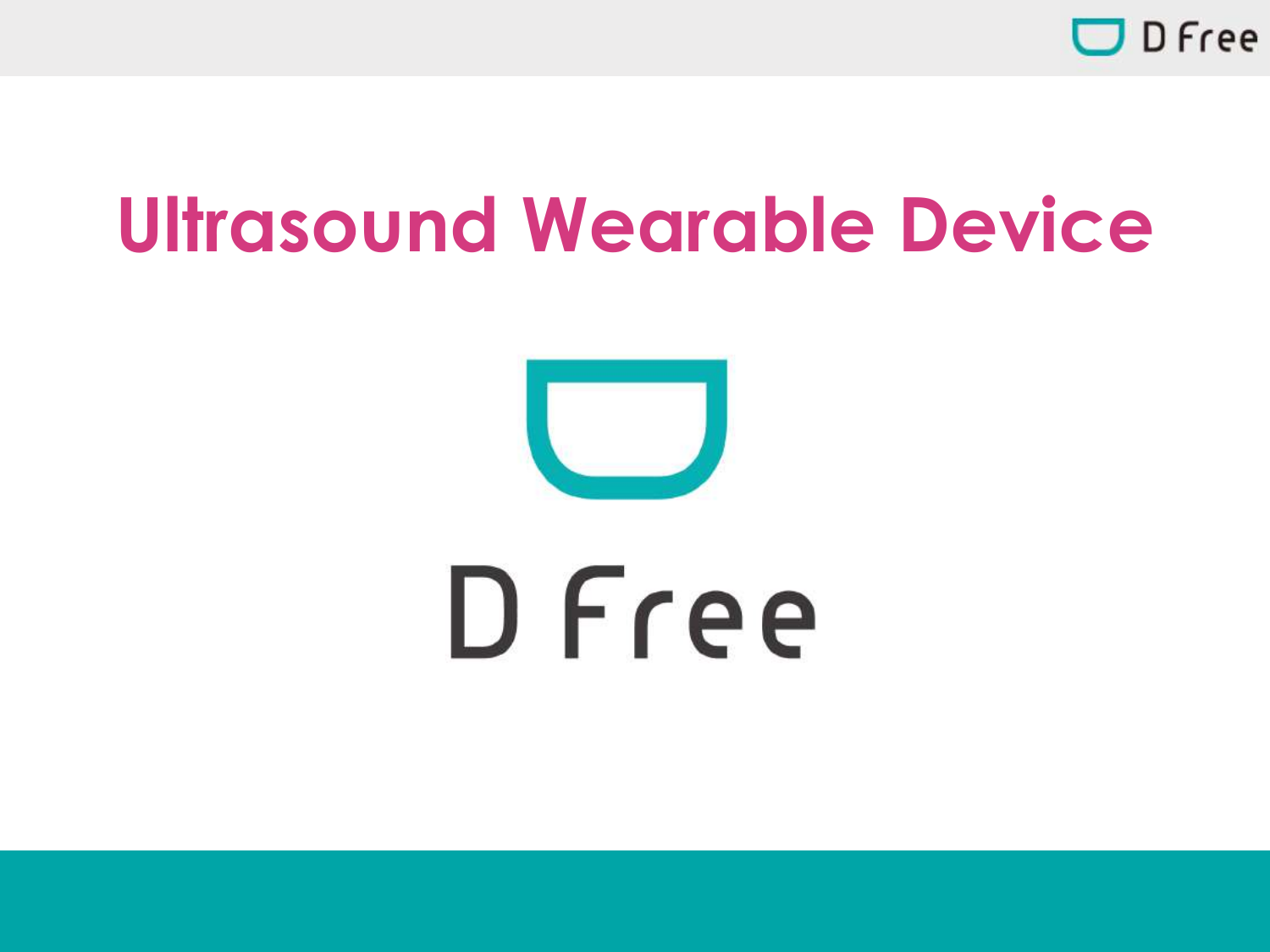

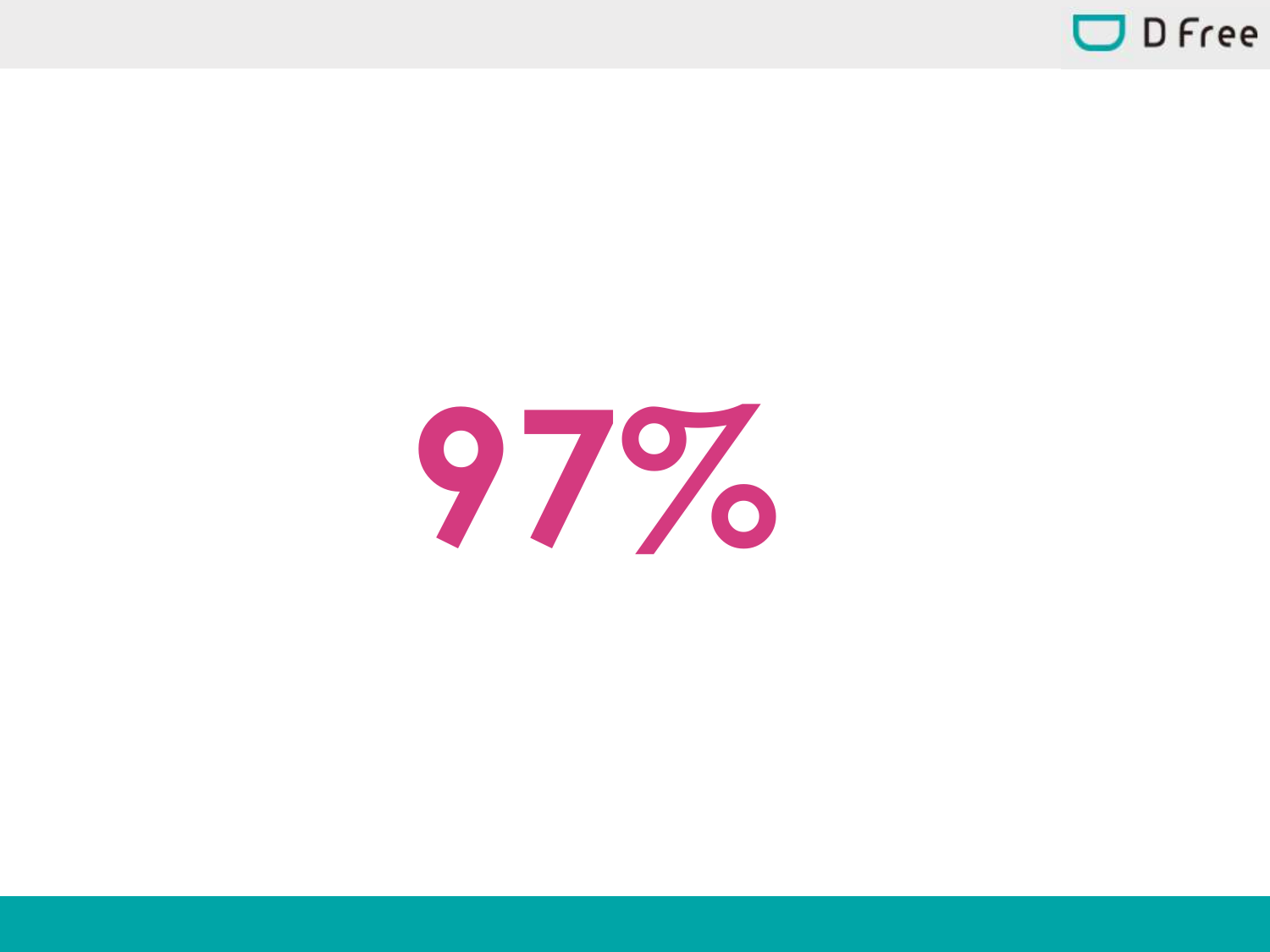

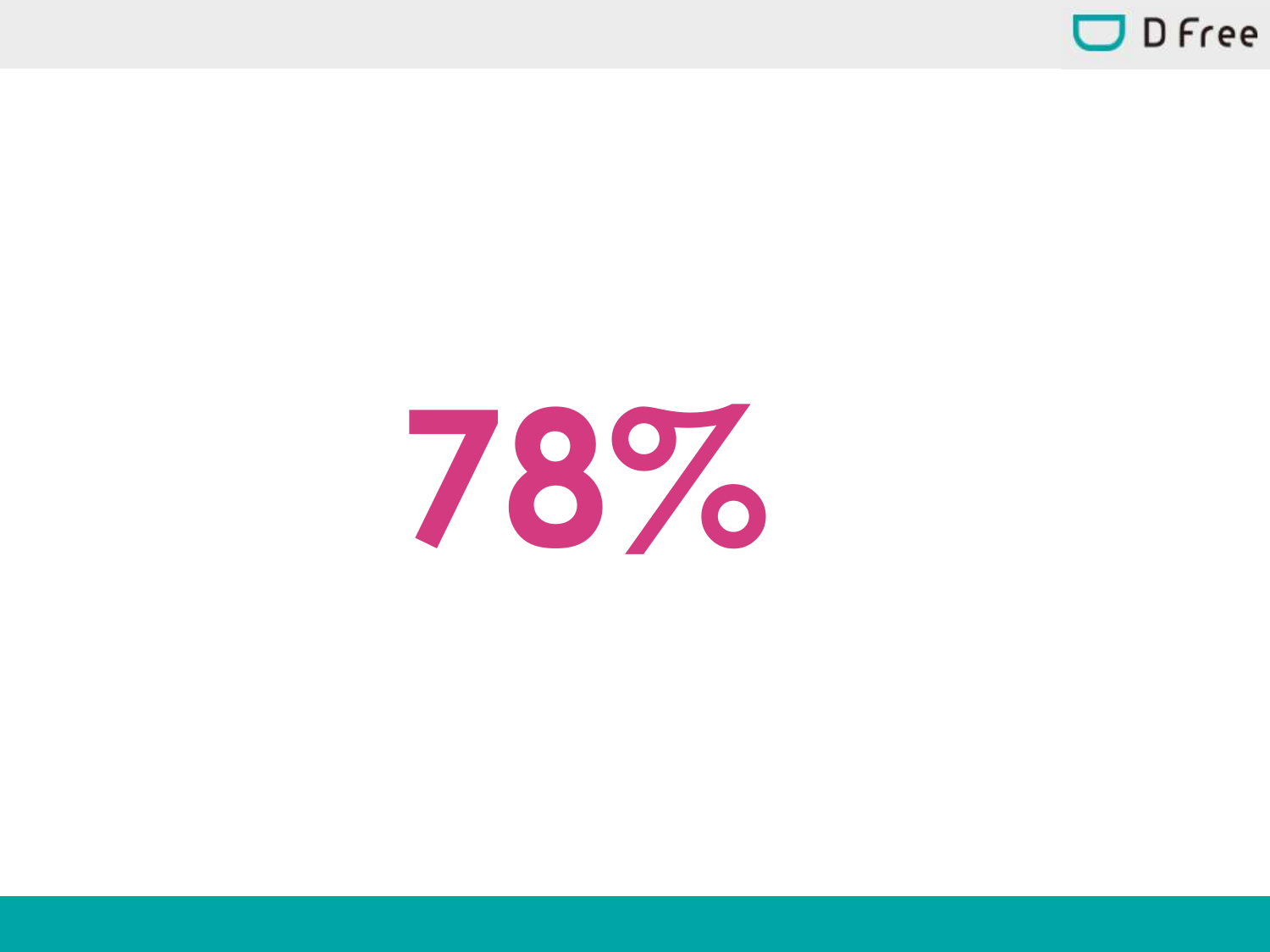

#### **Feel sudden urge to urinate**



#### **Cannot make it in time…**



#### **Worry about incontinence too much**

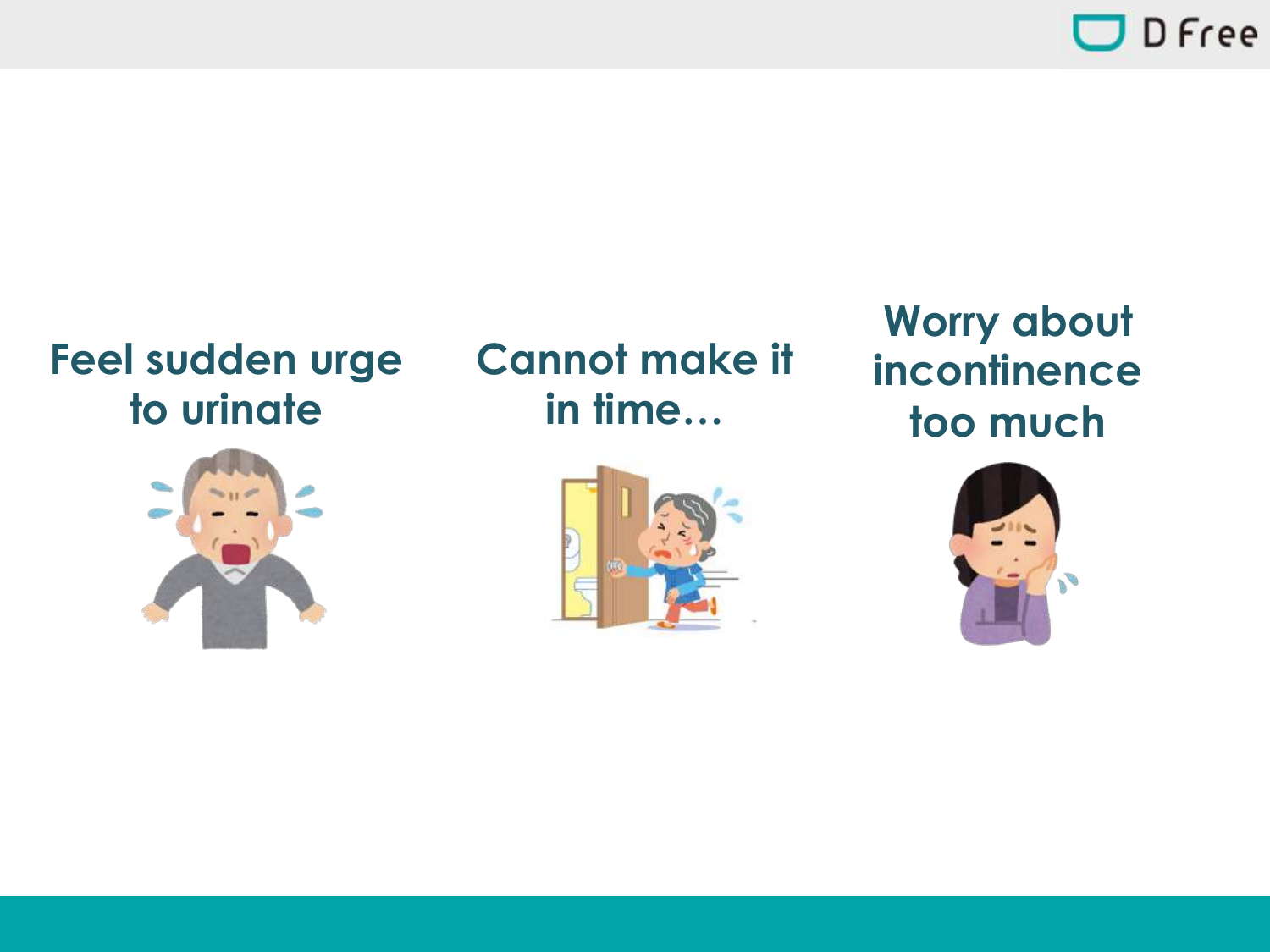

# **100 Year Life**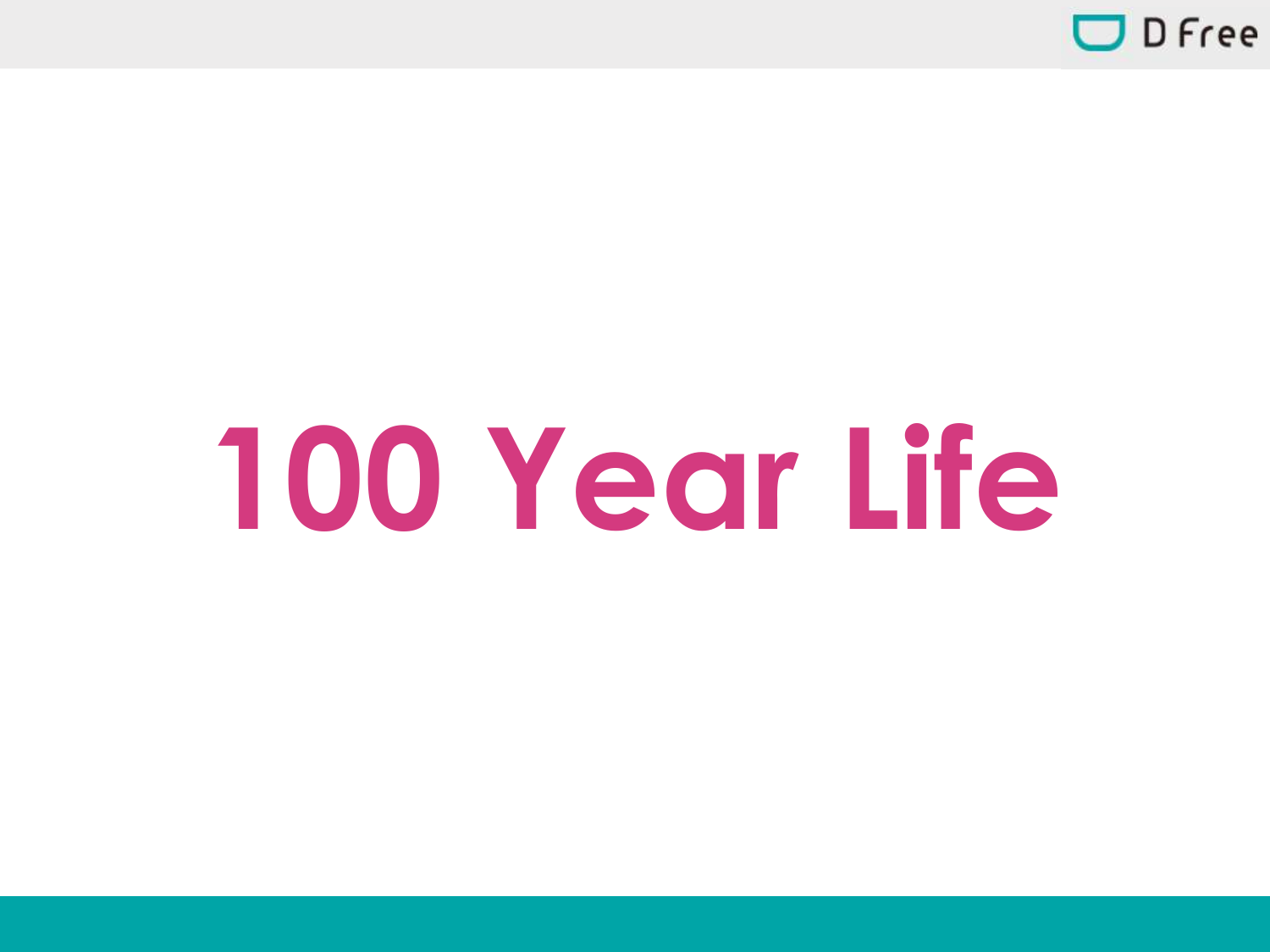#### **Issues associated with aging population**



#### **Increasing social security cost**





#### **Labor shortage**



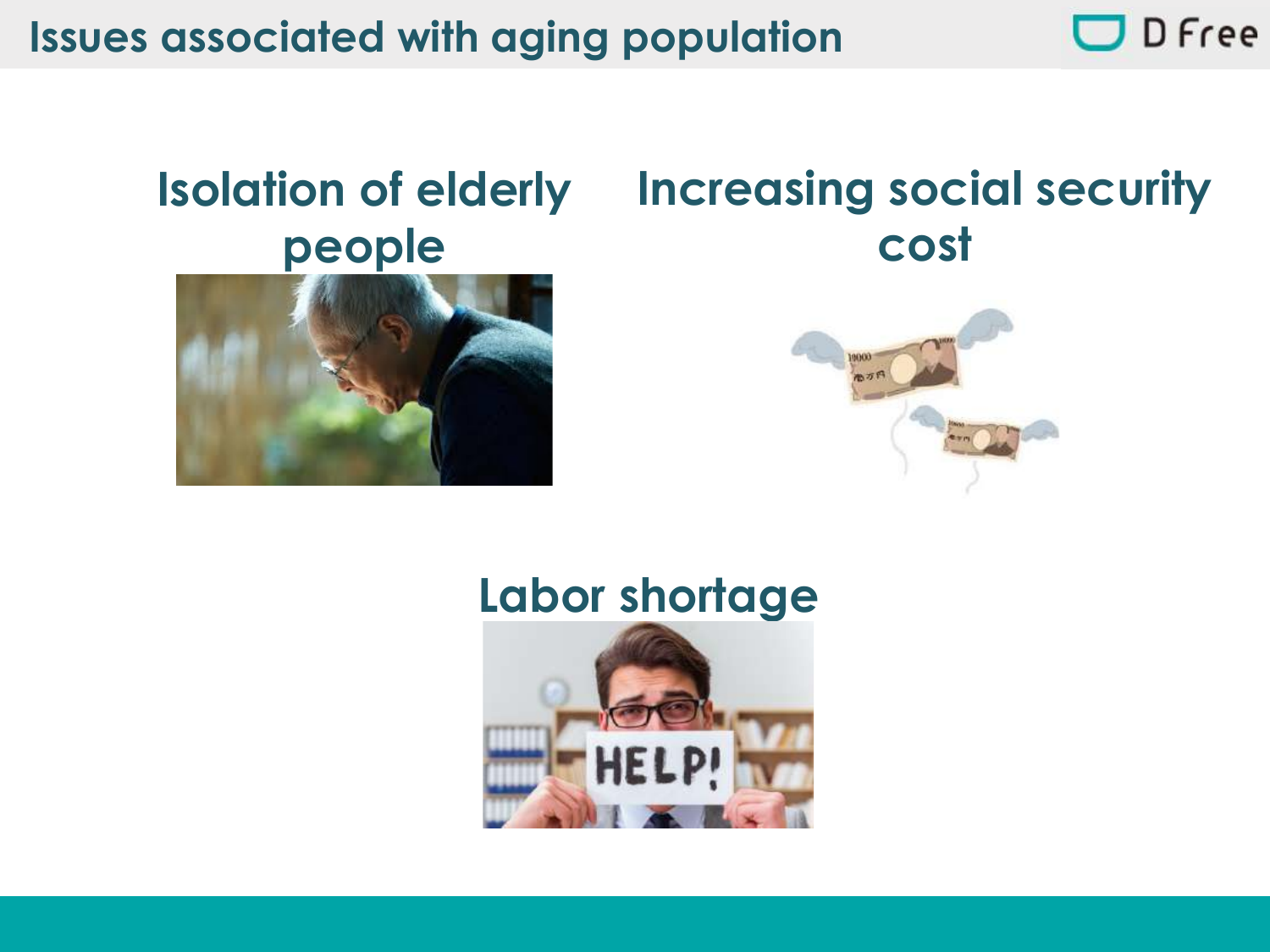**Issues with Toileting Care**





#### **of care facilities costs are associated with toileting care**

#### **Increased burden on family caretaker**



**63% of care providers mentioned that toileting care is the hardest task**

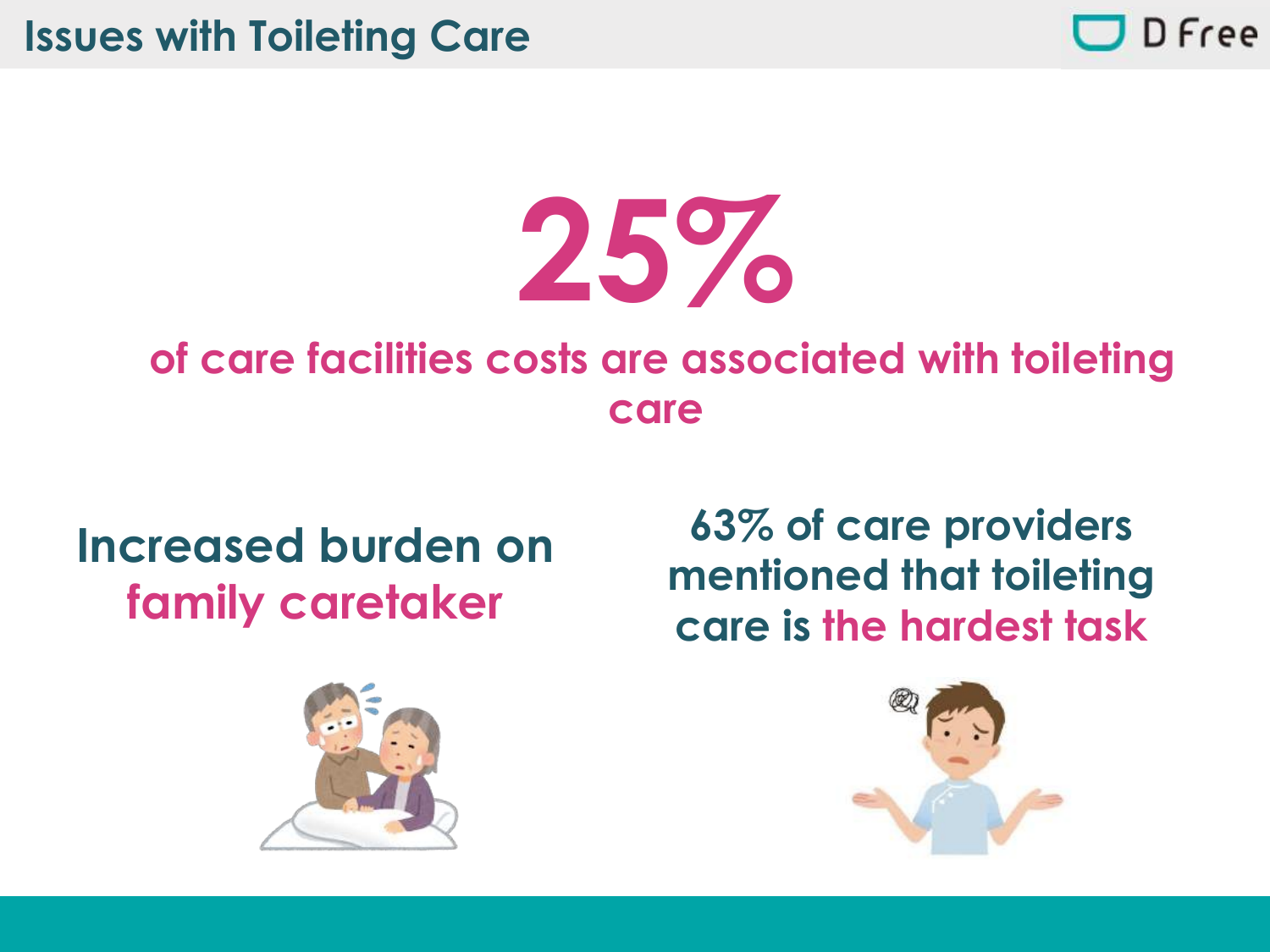

# **3.1 <sup>X</sup> 40 %**

*Source: Intractable disease and home care Vol.22 No.6 2016.9 "Urban incontinence care for the elderly in need of care"*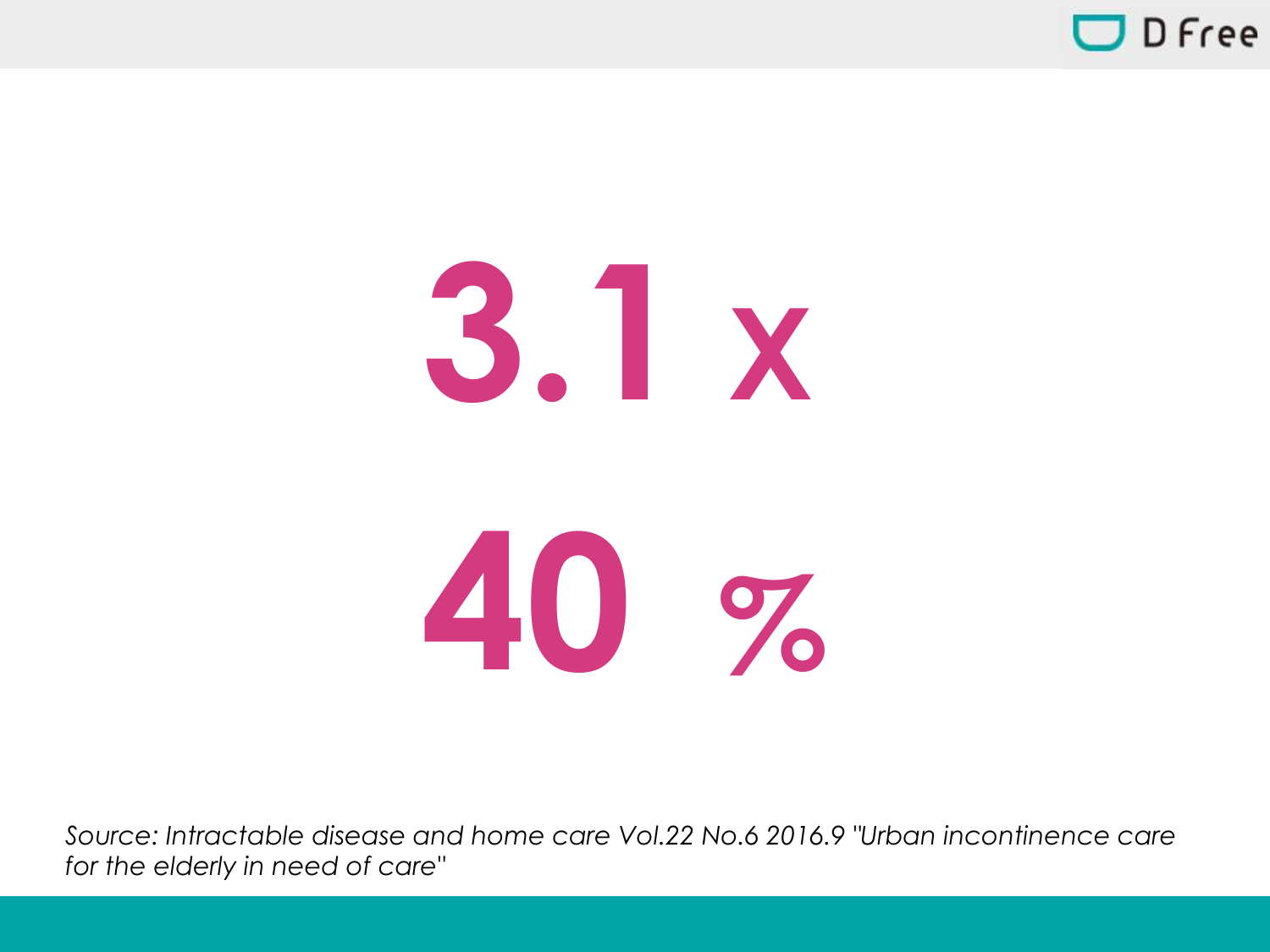

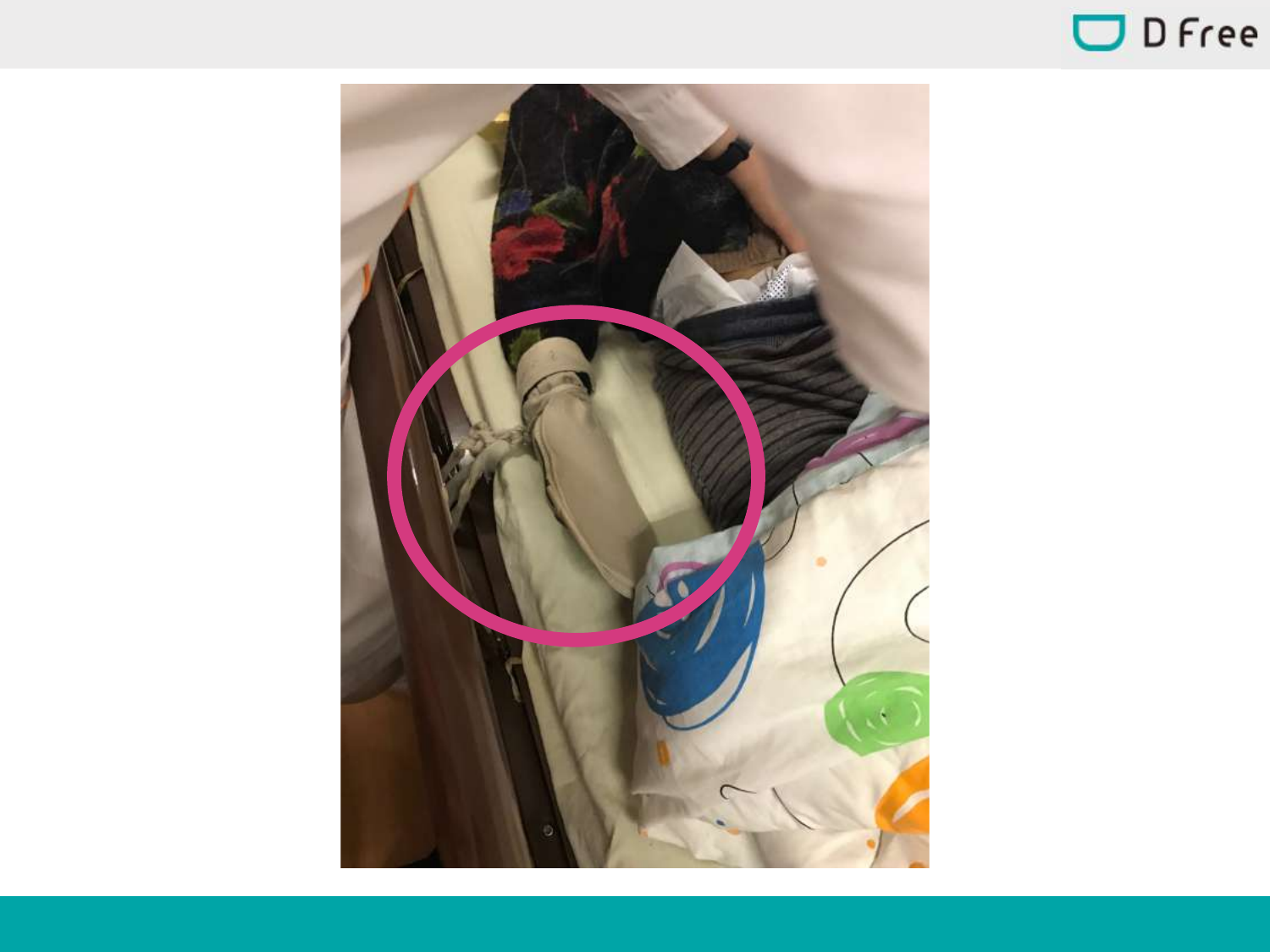#### **Our Solution**



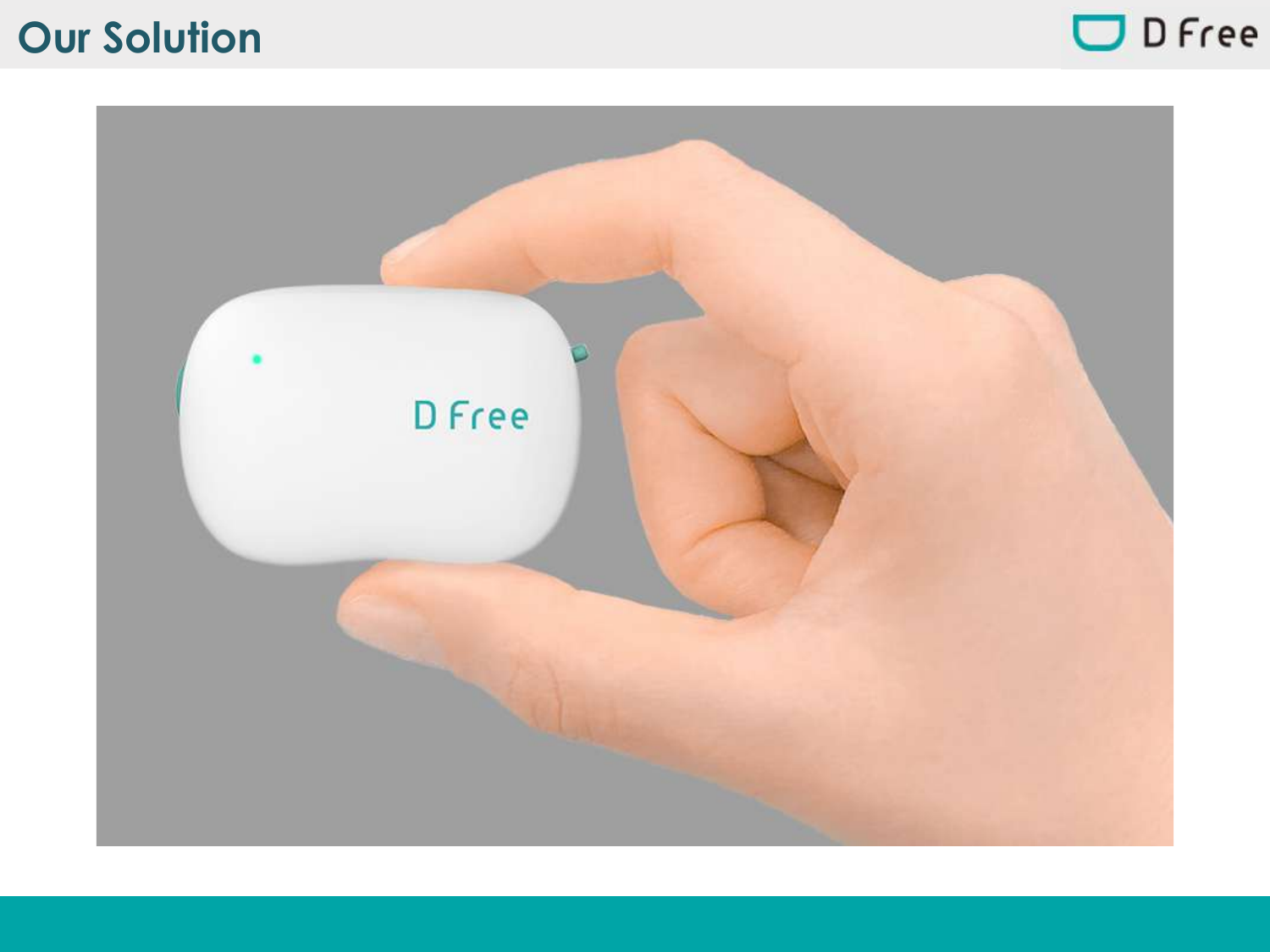#### **Our Solution**



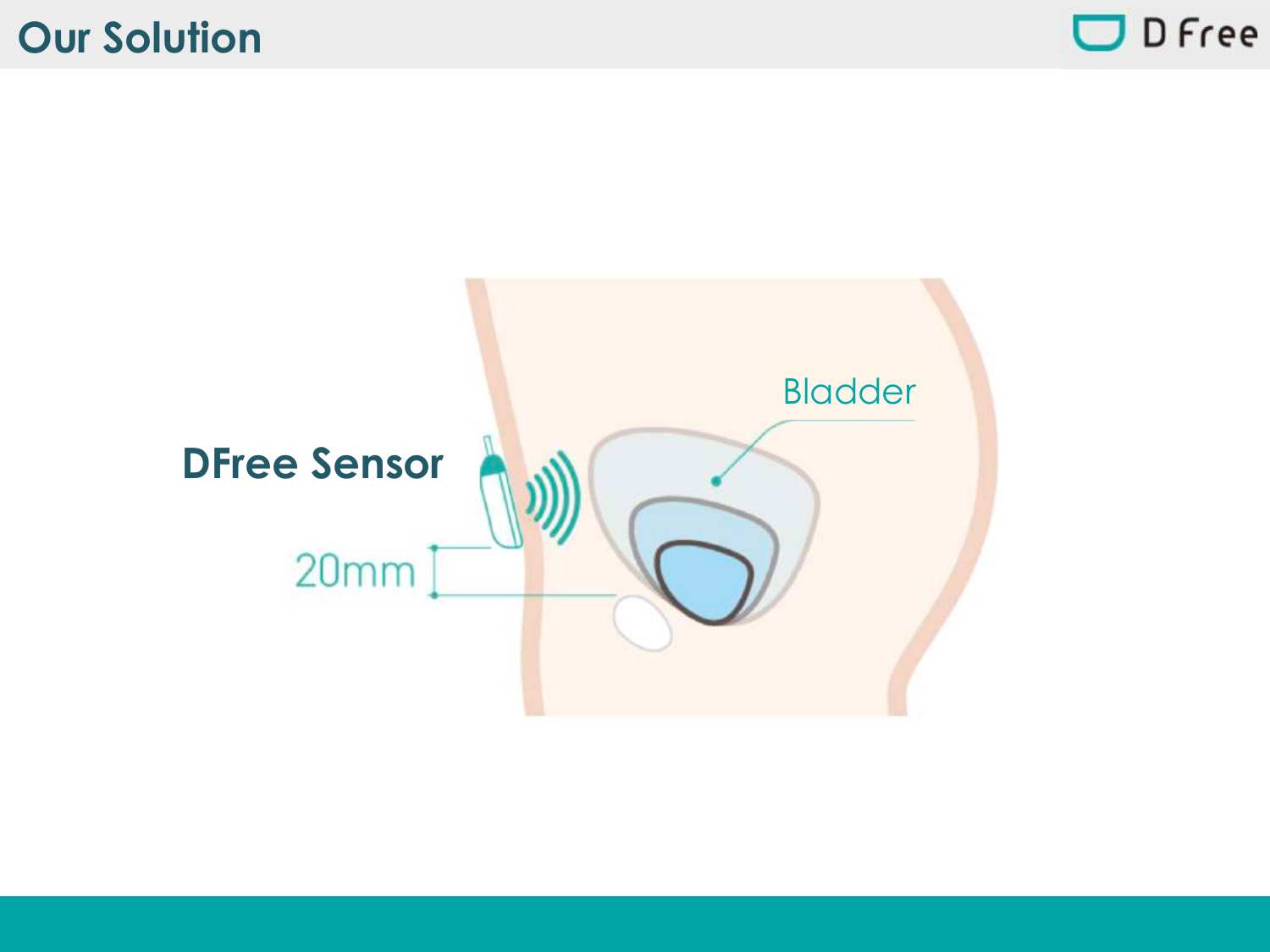#### **Our Solution**





Urinary volume has reached the notification threshold:

#### "Please visit the bathroom soon"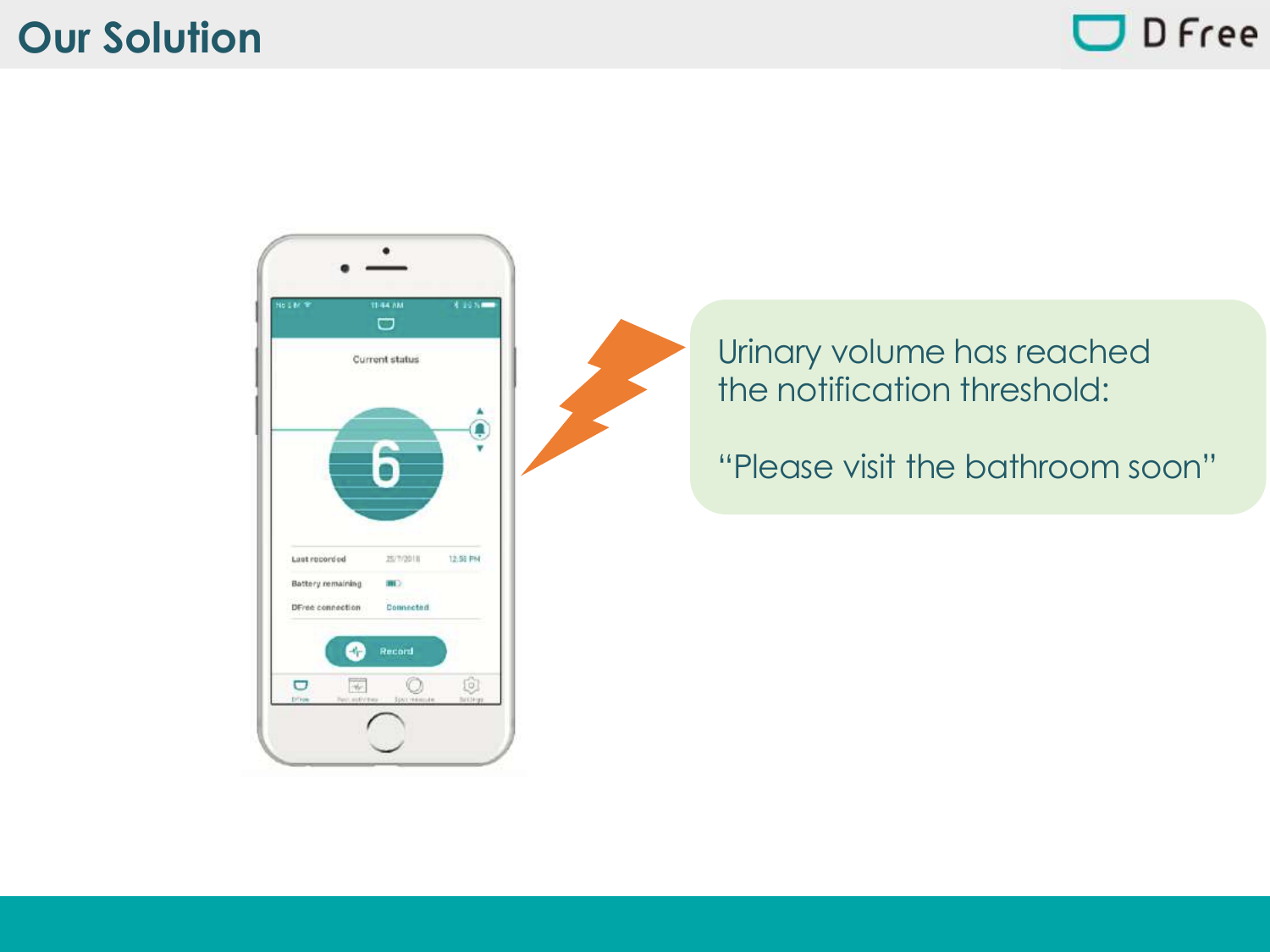#### **Outcomes from Using DFree (Patients)**





 $\Box$  D Free

#### **of users see improvements in their condition**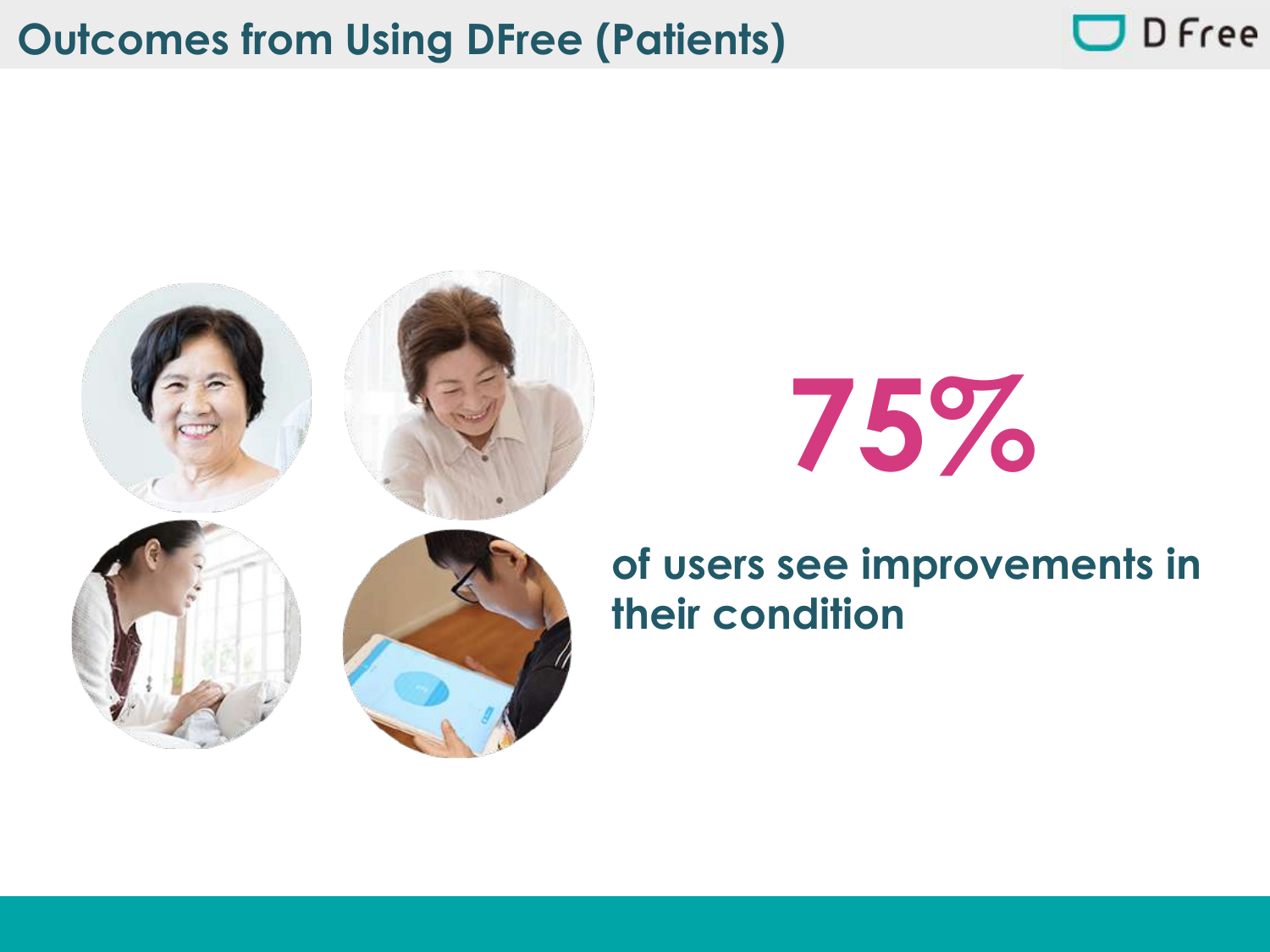#### **Outcomes from Using DFree (Nursing Homes)**



 $\Box$  D Free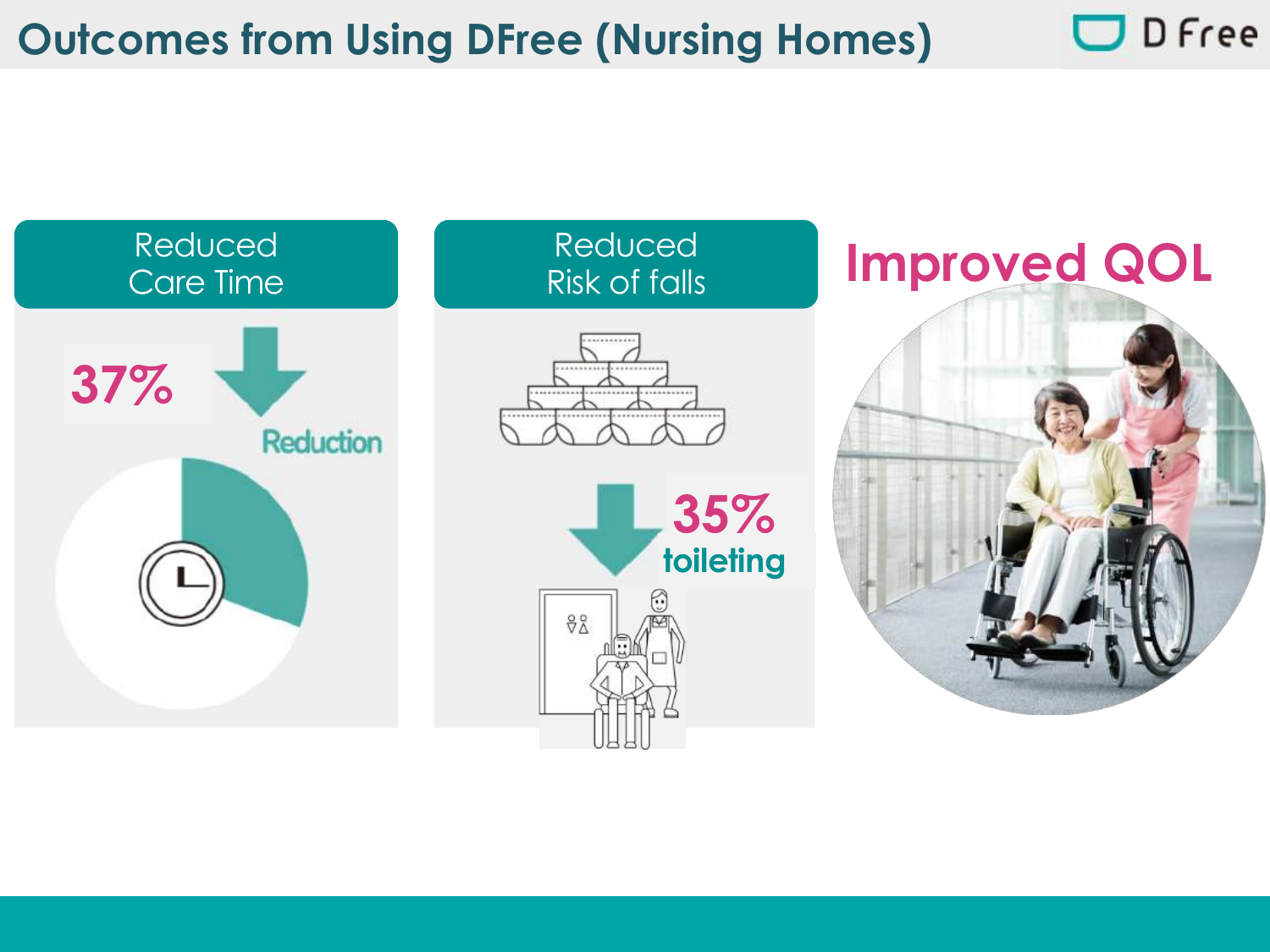

#### Crinical trials in Japan, US and Europe

- HITO Rehab (JPN): the result of the clinical test is published in Feb 2020
- VA Hospital (USA): Certified for use by VA (Veterans Administration) in 2019\*1
- Stony Brook (USA): Clinical trial approved via IRB, will start in June 2020
- Ku Leuven (Belgium) : Preparing paper to be released at ICS\*2 in November 2020



- ※1: FSS CONTRACT V797D-30191
- ※2: ICS: International Continence Society https://www.ics.org/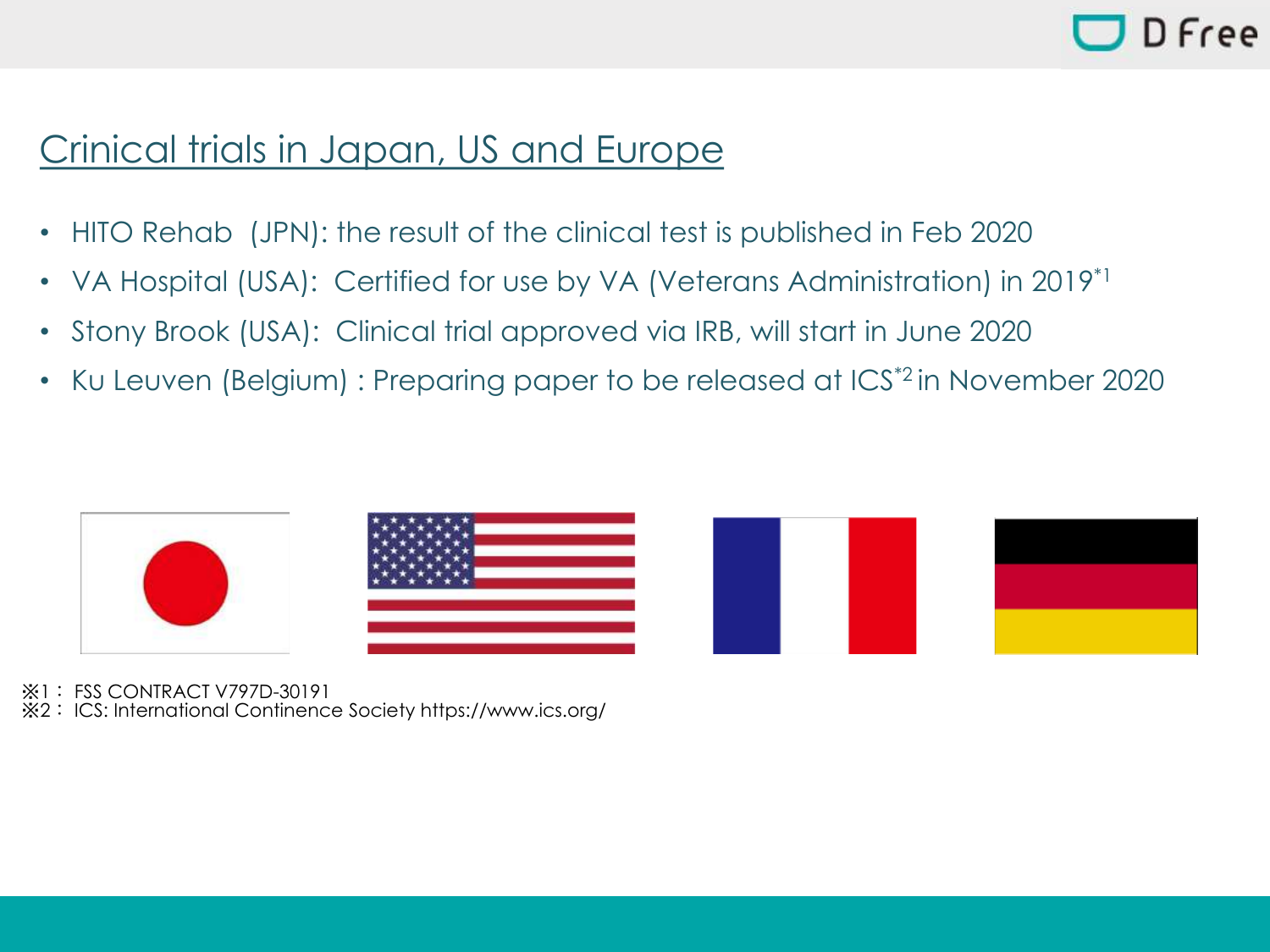**Our Roadmap**



#### **Smaller and thinner form factor & More useful information**





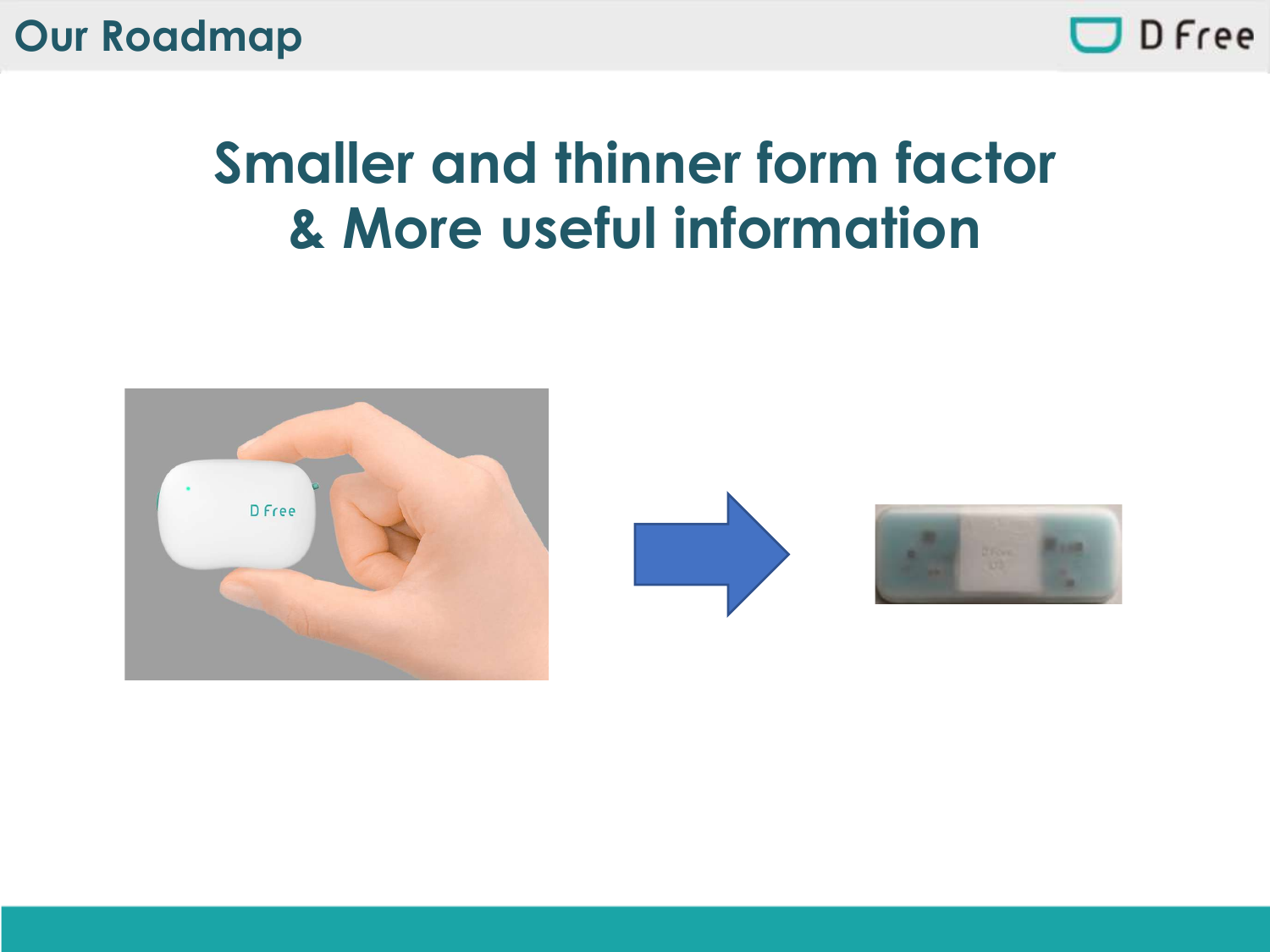

## **Only viable technology to monitor organs**

- **- non-invasively**
- **- continuously**
- **- affordably**
- **- with ease**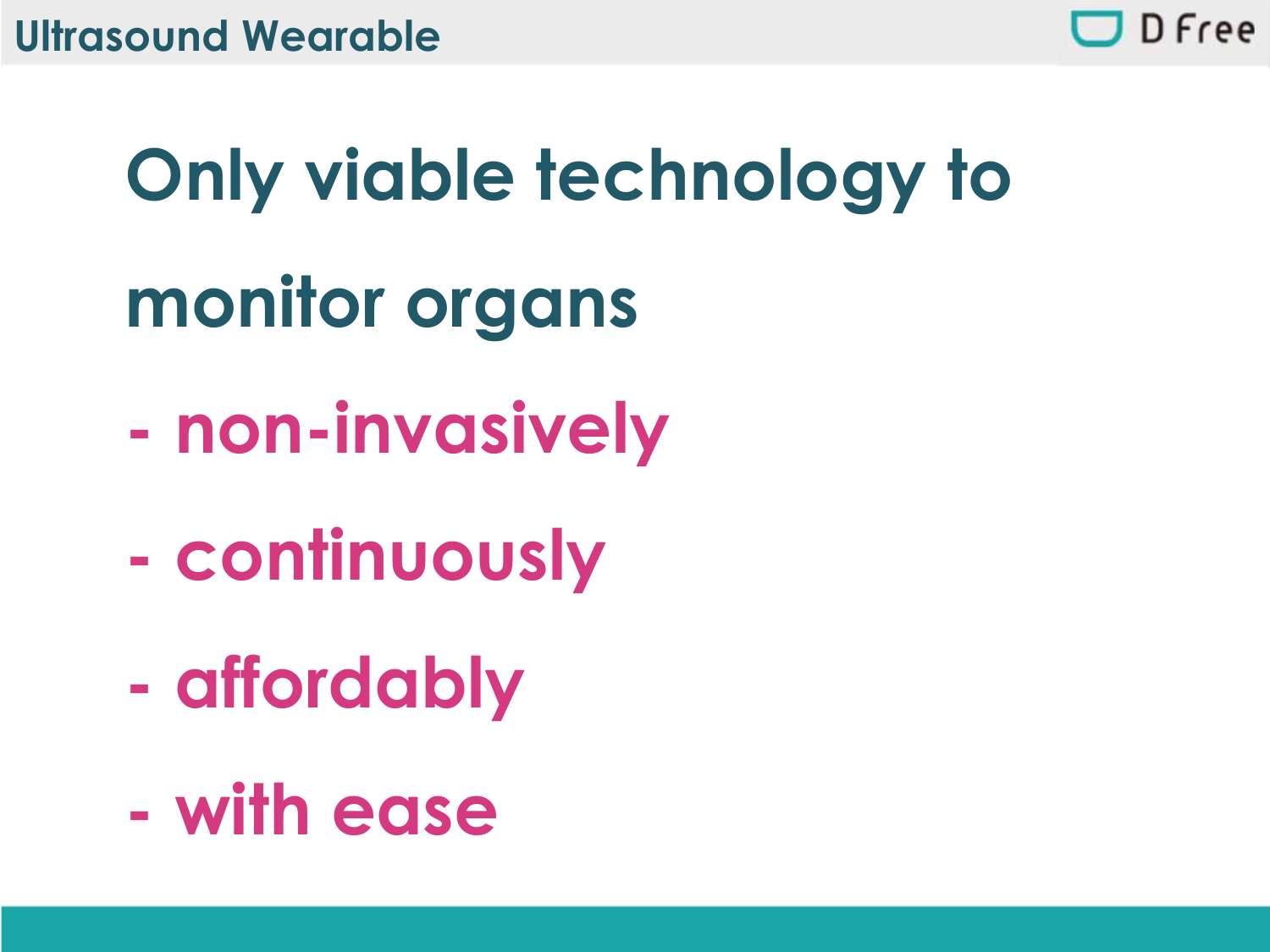#### **Monitoring Other Vital Organs**





**Possible applications include beauty & health, chronic health issue prevention, postoperative monitoring & rehabilitation, home care**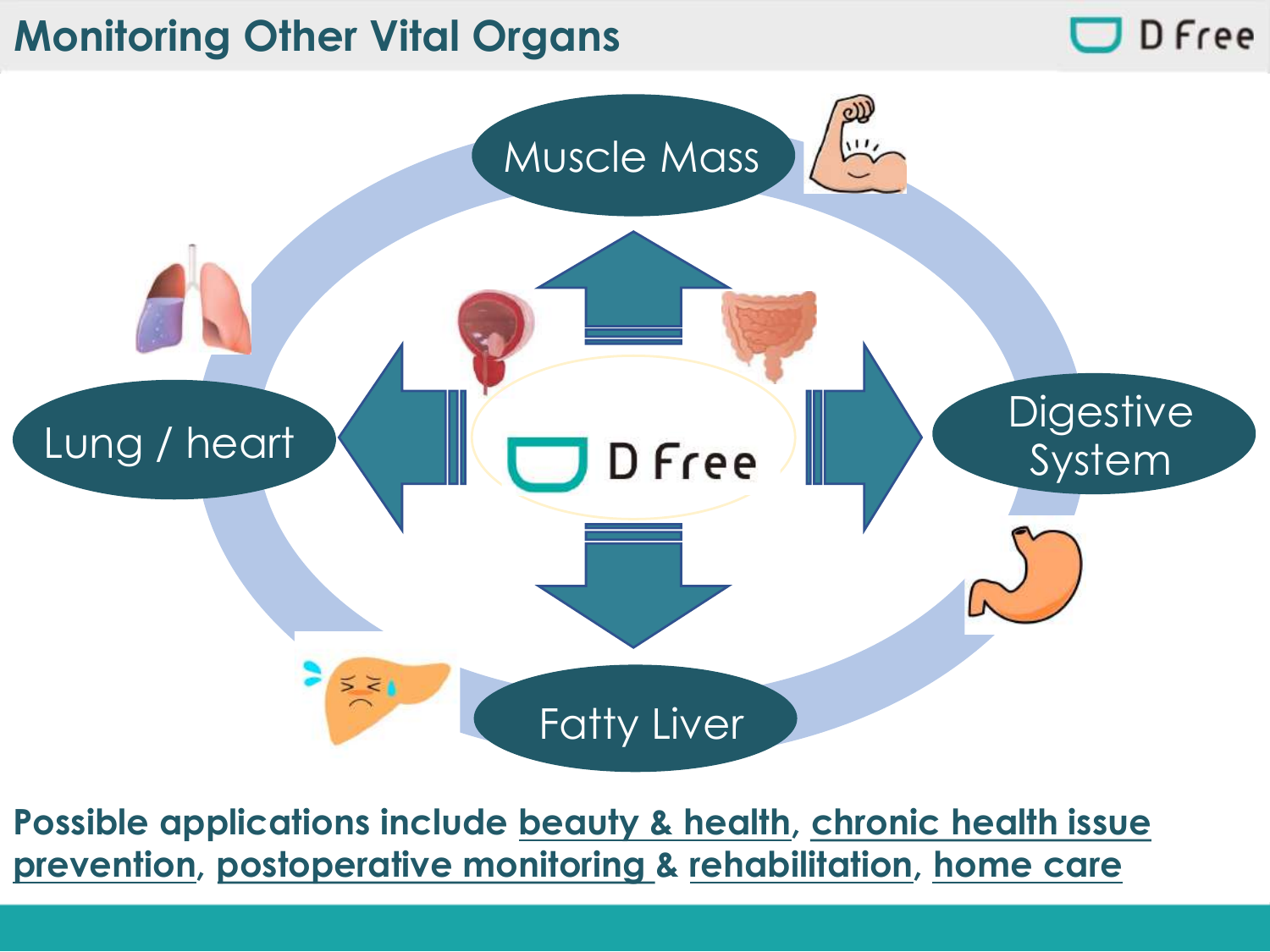#### **Remote Healthcare Service**

**We will contribute to developing low cost, high quality and easy to access remote healthcare service accessible from anywhere in the world including developing countries**

 $\Box$  D Free